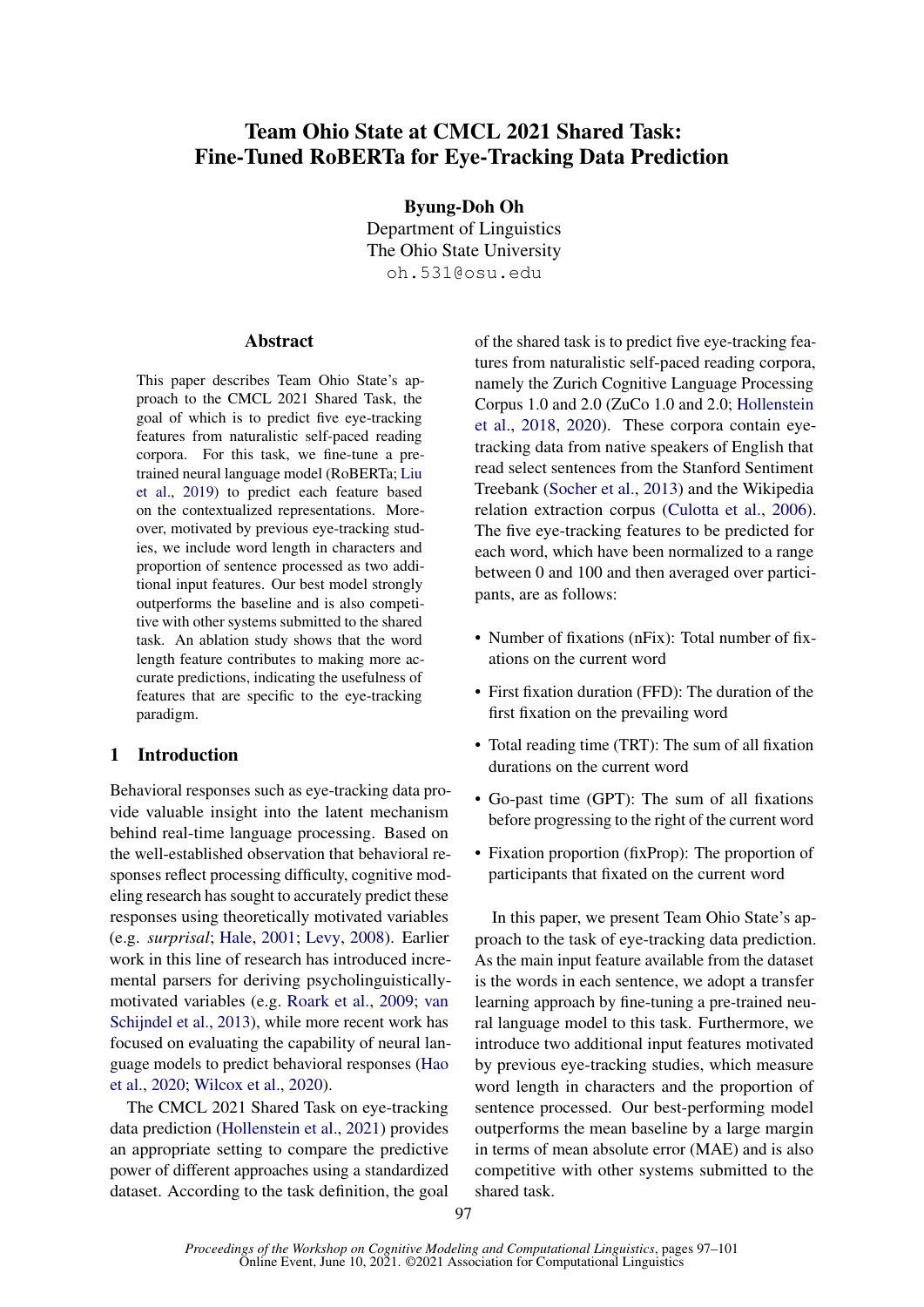<span id="page-1-3"></span>

Figure 1: Model architecture for eye-tracking feature prediction.

# <span id="page-1-5"></span>2 Model Description

Our model relies primarily on the Transformerbased pre-trained language model RoBERTa [\(Liu](#page-3-0) [et al.,](#page-3-0) [2019\)](#page-3-0) for contextualized representations of each word in the input sentence.<sup>[1](#page-1-0)</sup> However, since RoBERTa uses byte-pair encoding [\(Sennrich et al.,](#page-4-4) [2016\)](#page-4-4) to tokenize each sentence, there is a mismatch between the number of output representations from RoBERTa and the number of words in each sentence. In order to address this issue, the model uses the representation for the first token associated with each word to make predictions. For example, if byte-pair encoding tokenizes the word Carlucci into Car, lu, and cci, the representation for Car is used to make predictions for the entire word Carlucci. [2](#page-1-1)

Additionally, two input features based on previous eye-tracking studies are included in the model. The first is word length measured in characters (*wlen*), which captures the tendency of readers to fixate longer on orthographically longer words. The second feature is proportion of sentence processed (*prop*), which is calculated by dividing the current index of the word by the number of total words in each sentence. This feature is intended to take into account any "edge effects" that may

be observed at the beginning and the end of each sentence, as well as any systematic change in eye movement as a function of the word's location within each sentence. These two features, which are typically treated as nuisance variables that are experimentally or statistically controlled for in eyetracking studies (e.g. [Hao et al.,](#page-3-3) [2020;](#page-3-3) [Rayner et al.,](#page-4-5) [2011;](#page-4-5) [Shain,](#page-4-6) [2019\)](#page-4-6), are included in the current model to maximize prediction accuracy.<sup>[3](#page-1-2)</sup>

A feedforward neural network (FFNN) with one hidden layer subsequently takes these three features (i.e. RoBERTa representation, *wlen*, and *prop*) as input and predicts a scalar value. To predict the five eye-tracking features defined by the shared task, this identical model was trained separately for each eye-tracking feature. An overview of the model architecture is presented in Figure [1.](#page-1-3) [4](#page-1-4)

# 3 Training Procedures

### 3.1 Data Partitioning

Following the shared task guidelines, 800 sentences and their associated eye-tracking features from the ZuCo 1.0 and 2.0 corpora [\(Hollenstein et al.,](#page-3-5) [2018,](#page-3-5) [2020\)](#page-3-6) provided the data for training the model. However, a concern with using all 800 sentences to fine-tune the RoBERTa language model as described above is the tendency of high-capacity lan-

<span id="page-1-0"></span><sup>&</sup>lt;sup>1</sup> Although other word representations could be used within our model architecture, the use of RoBERTa was motivated by its state-of-the-art performance on many NLP tasks. The RoBERTabase and RoBERTalarge variants were explored in this work, which resulted in two different models. We used the implementation made available by HuggingFace ([https:](https://github.com/huggingface/transformers) [//github.com/huggingface/transformers](https://github.com/huggingface/transformers)).

<span id="page-1-1"></span><sup>&</sup>lt;sup>2</sup> Future work could investigate the use of more sophisticated approaches, such as using the average of all token representations associated with the word.

<span id="page-1-2"></span><sup>&</sup>lt;sup>3</sup>Other variables typically examined in eye-tracking studies include frequency-based measures (e.g. token frequency) and prediction-based measures (e.g. various instantiations of surprisal). However, those variables were not included in our models as input features, as it was thought that the highcapacity RoBERTa model trained on a masked language modeling objective would implicitly encode such information.

<span id="page-1-4"></span><sup>4</sup>Code for model training and evaluation is available at [https://github.com/byungdoh/cmcl21\\_st](https://github.com/byungdoh/cmcl21_st).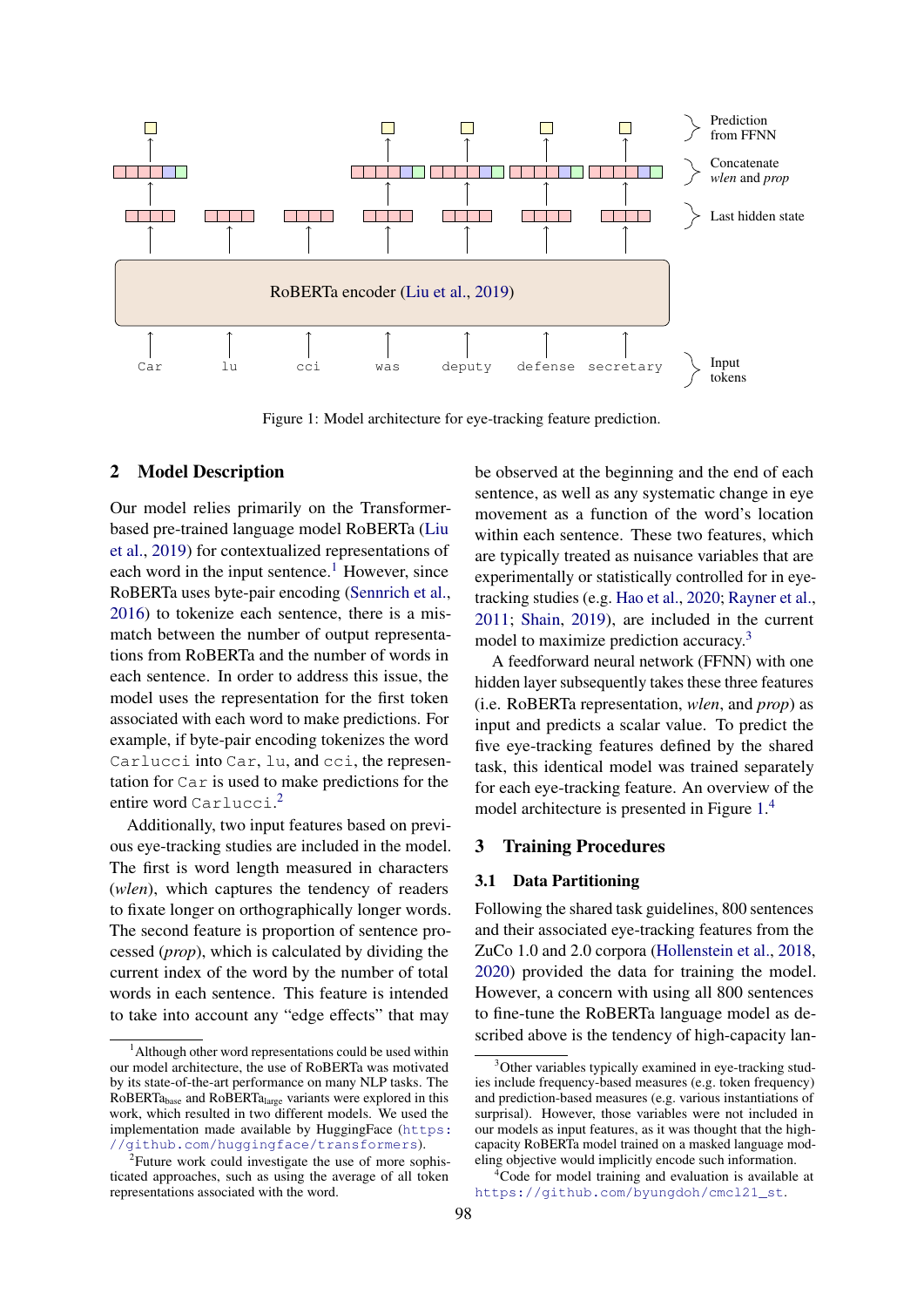<span id="page-2-1"></span>

| Model                                               | Dev (MSE)        |                |                  |                |                    | Test (MAE)     |                |                |                |                  |  |
|-----------------------------------------------------|------------------|----------------|------------------|----------------|--------------------|----------------|----------------|----------------|----------------|------------------|--|
|                                                     | nFix             | <b>FFD</b>     | <b>GPT</b>       | TRT            | fixProp            | nFix           | <b>FFD</b>     | GPT TRT        |                | fixProp          |  |
| RoBERTa <sub>base</sub><br>RoBERTa <sub>large</sub> | 28.307<br>28.023 | 0.757<br>0.762 | 14.780<br>14.669 | 4.234<br>4.502 | 198.917<br>200.352 | 3.987<br>4.079 | 0.682<br>0.668 | 2.364<br>2.407 | 1.540<br>1.544 | 11.311<br>11.210 |  |
| Mean baseline                                       | 91.783           | 2.062          | 35.509           |                | 13.838 662.309     | 7.303          | 1.149          | 3.782          | 2.778          | 21.775           |  |

Table 1: MSE on the held-out dev set and MAE on the test set for the two models.

<span id="page-2-4"></span>

| Model                        | Test (MAE)              |                         |                         |                         |                            |  |  |  |  |
|------------------------------|-------------------------|-------------------------|-------------------------|-------------------------|----------------------------|--|--|--|--|
|                              | nFix                    | FFD                     | GPT                     | TRT                     | fixProp                    |  |  |  |  |
| Full model                   | 3.987                   | 0.682                   | 2.364                   | 1.540                   | 11.311                     |  |  |  |  |
| -prop<br>-wlen<br>-prop,wlen | 3.987<br>3.997<br>3.998 | 0.681<br>0.681<br>0.681 | 2.364<br>2.376<br>2.377 | 1.540<br>1.543<br>1.543 | 11.315<br>11.424<br>11.431 |  |  |  |  |

Table 2: MAE on the test set for full RoBERTabase model and its ablated variants.

guage models to agressively overfit to the training data [\(Howard and Ruder,](#page-3-8) [2018;](#page-3-8) [Jiang et al.,](#page-3-9) [2020;](#page-3-9) [Peters et al.,](#page-4-7) [2019\)](#page-4-7). To prevent such overfitting, the last 80 sentences (10%; 1,546 words) were excluded from training as the dev set and were used to conduct held-out evaluation. This partitioning resulted in the final training set, which consists of 720 sentences (90%; 14,190 words).

#### 3.2 Implementation Details

For each eye-tracking feature, the two models were trained to minimize mean squared error (MSE, Equation [1\)](#page-2-0),

<span id="page-2-0"></span>
$$
\mathcal{L}(\theta) = \frac{1}{N} \sum_{i=1}^{N} (y_i - f(\mathbf{x}_i; \theta))^2
$$
 (1)

where  $f(\cdot; \theta)$  is the model described in Section [2,](#page-1-5)  $x_i$  is the concatenation of three input features,  $y_i$ is the target value associated with the eye-tracking feature, and  $N$  is the number of training examples in each batch. The AdamW algorithm [\(Loshchilov](#page-3-10) [and Hutter,](#page-3-10) [2019\)](#page-3-10) with a weight decay hyperparameter of 0.01 was used to optimize the model parameters. The learning rate was warmed-up over the first 10% of training steps and was subsequently decayed linearly. The number of nodes in the hidden layer of the FFNN was fixed to half of that of the input layer. Additionally, dropout with a rate of 0.1 was applied before both the input layer and the hidden layer of the FFNN. Finally, to avoid exploding gradients, gradients with a norm greater than 1 were clipped to norm 1.

The optimal hyperparameters were found using grid search based on MSE on the held-out dev set. More specifically, the learning rate was explored within the set of  $\{1 \times 10^{-5}, 2 \times 10^{-5}, 3 \times$  $10^{-5}$ ,  $5 \times 10^{-5}$ , batch size was explored within the set of  $\{4, 8, 16, 32, 64\}$  sentences, and the maximum number of training epochs was explored within the set of {8, 16, 32, 64, 128, 192}. During training, the model was evaluated on the dev set after every training epoch.

### 4 Results and Discussion

Table [1](#page-2-1) shows the MSE on the dev set and MAE<sup>[5](#page-2-2)</sup> on the test set for the two models. Both models strongly outperformed the baseline approach that predicts the mean value of the training set, resulting in a ∼40% decrease in MAE for all five features. Additionally, although the difference is small, the RoBERTabase model tended to perform better than the RoBERTa<sub>large</sub> model on the test set.<sup>[6](#page-2-3)</sup> This suggests that models with higher capacity may not necessarily be preferable for this task, especially in light of the small amount of training data available.

To evaluate the contribution of the *wlen* and *prop* features, an ablation study was conducted using the RoBERTabase model. In addition to showing how useful *wlen* and *prop* information is for predicting eye-tracking features, the analysis was also thought to reveal whether or not such information is already contained within the RoBERTa representations. The two input features were ablated by simply replacing them with zeros during inference, which allowed a clean manipulation of their contribution to the final predictions.

The results in Table [2](#page-2-4) show that the ablation of the *prop* feature made virtually no difference in the model predictions. This is most likely due to the fact that the Transformer [\(Vaswani et al.,](#page-4-8) [2017\)](#page-4-8), which the RoBERTa models are based on, includes positional encodings that allow the model to be sen-

<span id="page-2-3"></span><span id="page-2-2"></span><sup>&</sup>lt;sup>5</sup>The official evaluation metric,  $\frac{1}{N} \sum_{i=1}^{N} |y_i - f(\mathbf{x}_i; \theta)|$ .

<sup>&</sup>lt;sup>6</sup>The RoBERTa<sub>base</sub> model ranked 11th out of 29 submissions on the shared task (6th out of 13 participating teams).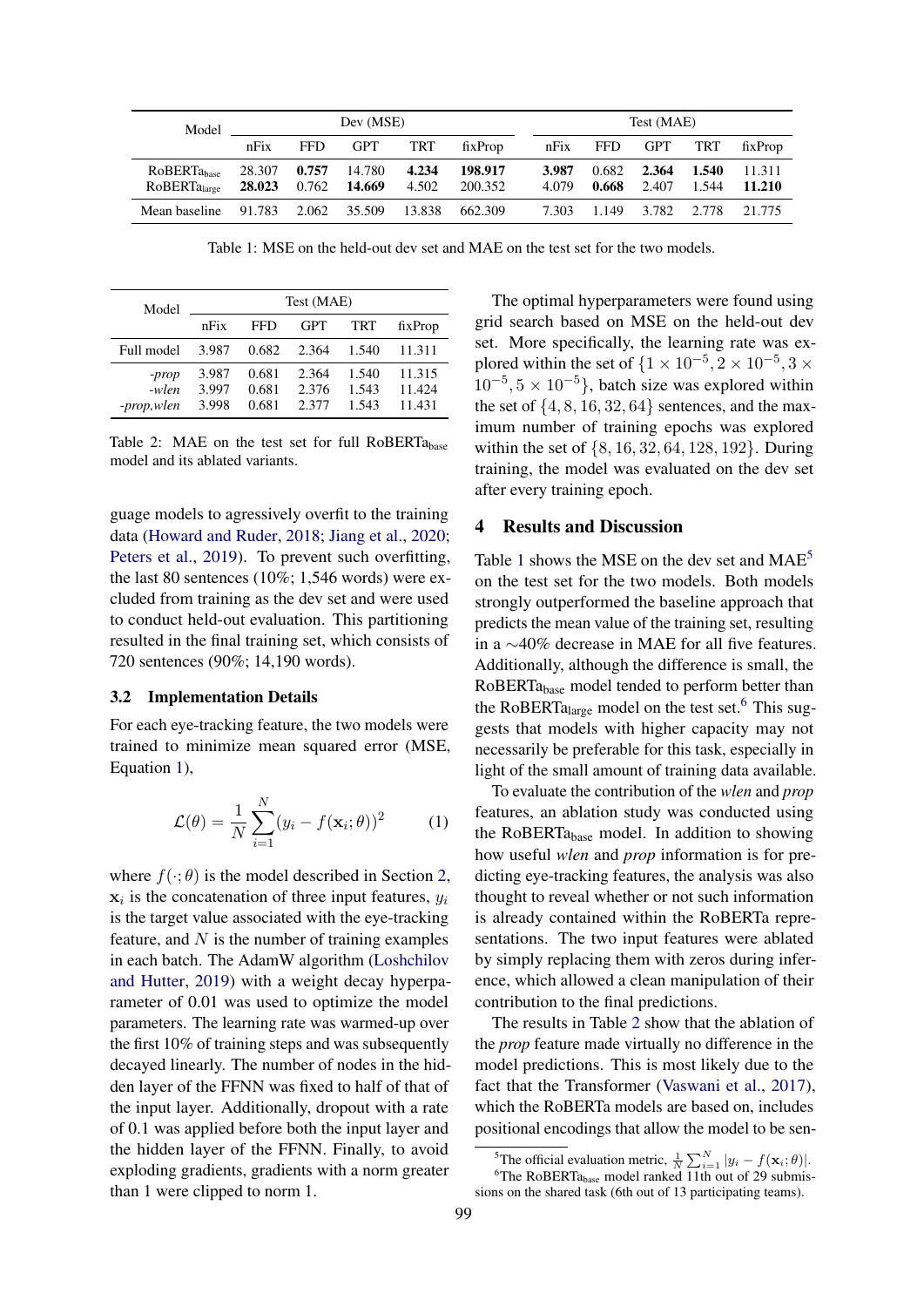sitive to the position of each token in the sequence. Therefore, in order to fully examine the contribution of positional information on this task, a variant of the current model using RoBERTa representations trained without positional encodings would have to be evaluated.

The ablation of the *wlen* feature resulted in a more notable difference in four out of five eyetracking features. This indicates that information about orthographic length is both useful for eyetracking data prediction and also orthogonal to the information captured by the RoBERTa representations. This may partially be explained by RoBERTa's use of byte-pair encoding, which can result in many short tokens for a given word (e.g. tokens Car, lu, cci for the word Carlucci). Since only the first token was used by the current models to represent each word, explicitly including information about word length seems to have contributed to making more accurate predictions. More generally, this highlights the utility of incorporating features that are specific to eye-tracking, which may not be inherent in high-capacity language models trained for a different objective.

# 5 Conclusion

In this paper, we present our approach to the CMCL 2021 Shared Task on eye-tracking data prediction. Our models primarily adopt a transfer learning approach by employing a feedforward neural network to predict eye-tracking features based on contextualized representations from a pre-trained language model. Additionally, we include two input features that have been known to influence eye movement, which are word length in characters (*wlen*) and proportion of sentence processed (*prop*). Our best model based on RoBERTa<sub>base</sub> strongly outperforms the mean baseline and is also competitive with other systems submitted to the shared task. A follow-up ablation study shows that the *wlen* feature contributed to making more accurate predictions, which indicates that explicitly incorporating features specific to the eye-tracking paradigm can complement high-capacity language models on this task.

# Acknowledgments

We would like to thank the anonymous reviewers for their helpful comments.

### References

- <span id="page-3-7"></span>Aron Culotta, Andrew McCallum, and Jonathan Betz. 2006. [Integrating probabilistic extraction models](https://www.aclweb.org/anthology/N06-1038) [and data mining to discover relations and patterns in](https://www.aclweb.org/anthology/N06-1038) [text.](https://www.aclweb.org/anthology/N06-1038) In *Proceedings of the Human Language Technology Conference of the NAACL, Main Conference*, pages 296–303.
- <span id="page-3-1"></span>John Hale. 2001. [A probabilistic Earley parser as a psy](https://www.aclweb.org/anthology/N01-1021/)[cholinguistic model.](https://www.aclweb.org/anthology/N01-1021/) In *Proceedings of the Second Meeting of the North American Chapter of the Association for Computational Linguistics on Language Technologies*, pages 1–8.
- <span id="page-3-3"></span>Yiding Hao, Simon Mendelsohn, Rachel Sterneck, Randi Martinez, and Robert Frank. 2020. [Probabilis](https://www.aclweb.org/anthology/2020.cmcl-1.10)[tic predictions of people perusing: Evaluating met](https://www.aclweb.org/anthology/2020.cmcl-1.10)[rics of language model performance for psycholin](https://www.aclweb.org/anthology/2020.cmcl-1.10)[guistic modeling.](https://www.aclweb.org/anthology/2020.cmcl-1.10) In *Proceedings of the Workshop on Cognitive Modeling and Computational Linguistics*, pages 75–86.
- <span id="page-3-4"></span>Nora Hollenstein, Emmanuele Chersoni, Cassandra Jacobs, Yohei Oseki, Laurent Prévot, and Enrico Santus. 2021. CMCL 2021 Shared Task on Eye-Tracking Prediction. In *Proceedings of the Workshop on Cognitive Modeling and Computational Linguistics*.
- <span id="page-3-5"></span>Nora Hollenstein, Jonathan Rotsztejn, Marius Troendle, Andreas Pedroni, Ce Zhang, and Nicolas Langer. 2018. [ZuCo, a simultaneous EEG and eye-tracking](https://doi.org/https://doi.org/10.1038/sdata.2018.291) [resource for natural sentence reading.](https://doi.org/https://doi.org/10.1038/sdata.2018.291) *Scientific Data*, 5.
- <span id="page-3-6"></span>Nora Hollenstein, Marius Troendle, Ce Zhang, and Nicolas Langer. 2020. [ZuCo 2.0: A dataset of phys](https://www.aclweb.org/anthology/2020.lrec-1.18)[iological recordings during natural reading and an](https://www.aclweb.org/anthology/2020.lrec-1.18)[notation.](https://www.aclweb.org/anthology/2020.lrec-1.18) In *Proceedings of the 12th Language Resources and Evaluation Conference*, pages 138–146.
- <span id="page-3-8"></span>Jeremy Howard and Sebastian Ruder. 2018. [Universal](https://doi.org/10.18653/v1/P18-1031) [language model fine-tuning for text classification.](https://doi.org/10.18653/v1/P18-1031) In *Proceedings of the 56th Annual Meeting of the Association for Computational Linguistics*, pages 328– 339.
- <span id="page-3-9"></span>Haoming Jiang, Pengcheng He, Weizhu Chen, Xiaodong Liu, Jianfeng Gao, and Tuo Zhao. 2020. [SMART: Robust and efficient fine-tuning for pre](https://doi.org/10.18653/v1/2020.acl-main.197)[trained natural language models through principled](https://doi.org/10.18653/v1/2020.acl-main.197) [regularized optimization.](https://doi.org/10.18653/v1/2020.acl-main.197) In *Proceedings of the 58th Annual Meeting of the Association for Computational Linguistics*, pages 2177–2190.
- <span id="page-3-2"></span>Roger Levy. 2008. [Expectation-based syntactic com](https://doi.org/10.1016/j.cognition.2007.05.006)[prehension.](https://doi.org/10.1016/j.cognition.2007.05.006) *Cognition*, 106(3):1126–1177.
- <span id="page-3-0"></span>Yinhan Liu, Myle Ott, Naman Goyal, Jingfei Du, Mandar Joshi, Danqi Chen, Omer Levy, Mike Lewis, Luke Zettlemoyer, and Veselin Stoyanov. 2019. [RoBERTa: A robustly optimized BERT pretraining](http://arxiv.org/abs/1907.11692) [approach.](http://arxiv.org/abs/1907.11692)
- <span id="page-3-10"></span>Ilya Loshchilov and Frank Hutter. 2019. [Decoupled](http://arxiv.org/abs/1711.05101) [weight decay regularization.](http://arxiv.org/abs/1711.05101)